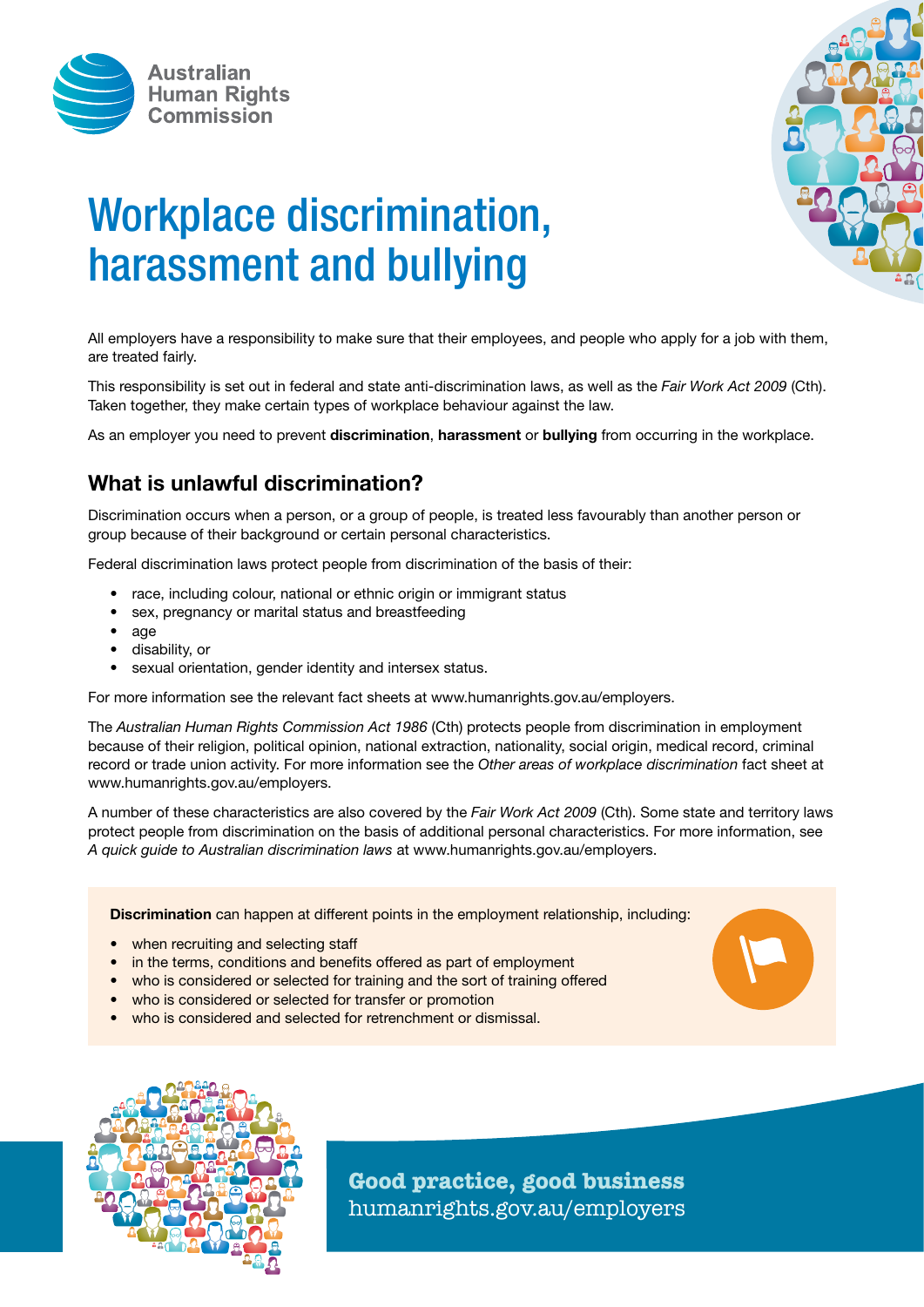

**Good practice, good business** humanrights.gov.au/employers

### What is harassment?

Under discrimination law, it is unlawful to treat a person less favourably on the basis of particular protected attributes such as a person's sex, race, disability or age. Treating a person less favourably can include harassing or bullying a person. The law also has specific provisions relating to sexual harassment, racial hatred and disability harassment.

Harassment can include behaviour such as:

telling insulting jokes about particular racial groups



- sending explicit or sexually suggestive emails or text messages
- displaying racially offensive or pornographic posters or screen savers
- making derogatory comments or taunts about a person's disability, or
- asking intrusive questions about someone's personal life, including his or her sex life.

It is important to understand that a one-off incident can constitute harassment.

The *Sex Discrimination Act 1984* prohibits harassment in the workplace by employers, co-workers and other "workplace participants", such as partners, commission agents and contract workers. Sexual harassment is broadly defined as unwelcome sexual conduct that a reasonable person would anticipate would offend, humiliate or intimidate the person harassed.

The *Disability Discrimination Act 1992* prohibits harassment in the workplace based on or linked to a person's disability or the disability of an associate.

The *Racial Discrimination Act 1975* prohibits offensive behaviour based on racial hatred. Racial hatred is defined as something done in public that offends, insults or humiliates a person or group of people because of their race, colour or national or ethnic origin.

All incidents of harassment – no matter how large or small or who is involved – require employers or managers to respond quickly and appropriately. If issues are left unaddressed, a hostile working environment can develop which can expose employers to further complaints.



#### What is workplace bullying?

The *Fair Work Amendment Act 2013* defines workplace bullying as repeated unreasonable behaviour by an individual towards a worker which creates a risk to health and safety.

Bullying behaviour can range from obvious verbal or physical assault to subtle psychological abuse. It can include:



- physical or verbal abuse
- yelling, screaming or offensive language
- excluding or isolating employees
- psychological harassment
- **intimidation**
- assigning meaningless tasks unrelated to the job
- giving employees impossible jobs
- deliberately changed work rosters to inconvenience particular employees
- undermining work performance by deliberately withholding information vital for effective work performance.